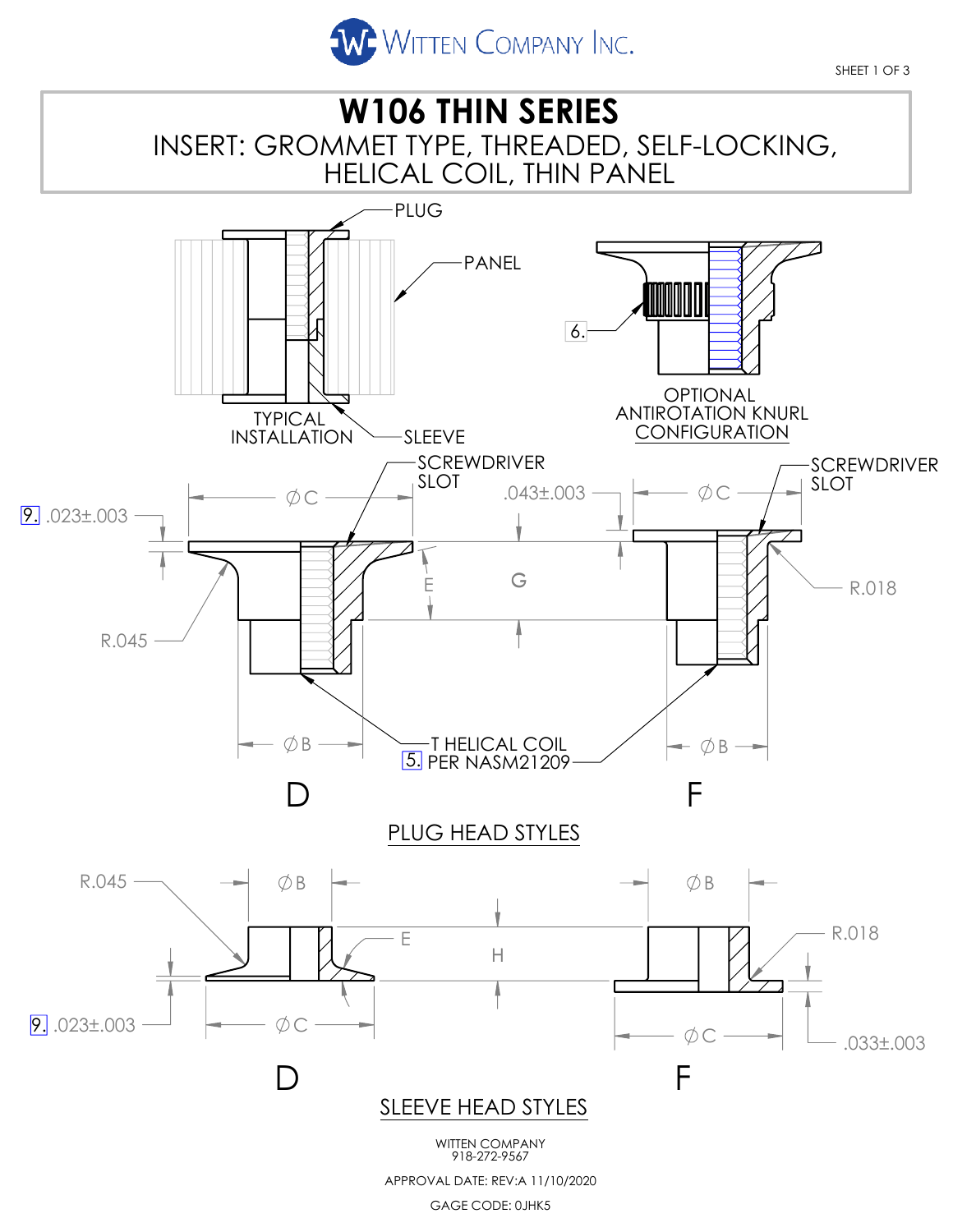

# INSERT: GROMMET TYPE, THREADED, SELF-LOCKING, HELICAL COIL, THIN PANEL **W106 THIN SERIES**



**TABLE I**

| SIZE CODE   |               |                 | ØΒ<br>±.003 | ØС   | E            | <b>INSTALLATION</b><br><b>HOLE Ø</b> |  |
|-------------|---------------|-----------------|-------------|------|--------------|--------------------------------------|--|
| <b>PLUG</b> | <b>SLEEVE</b> | THREAD CLASS 3B |             |      |              |                                      |  |
| 632         | 6             | .1380-32UNJC    | .309        | .500 | $13^\circ$   | .323                                 |  |
| 832         | 8             | .1640-32UNJC    | .309        | .500 | $13^\circ$   | .323                                 |  |
| 1032        | 10            | .1900-32UNJF    | .341        | .625 | $13^\circ$   | .358                                 |  |
| 428         | 25            | .2500-28UNJF    | .403        | .750 | $14^{\circ}$ | .421                                 |  |
| 524         | 31            | .3125-24UNJF    | .497        | .875 | $14^{\circ}$ | .515                                 |  |

#### **TABLE II**

| <b>MATL</b> |                                         |                                |  |  |
|-------------|-----------------------------------------|--------------------------------|--|--|
|             | <b>MATERIAL</b>                         | <b>FINISH</b>                  |  |  |
| <b>CODE</b> |                                         |                                |  |  |
| $\mathbf 0$ | AL ALLOY, GRADE 2024, TEMPER T4 OR T351 | COAT PER MIL-DTL-5541          |  |  |
|             | PER SAE-AMS-QQ-A-225/6                  | <b>CLASS 1A</b>                |  |  |
| 6           | CORROSION RESISTANT STEEL, TYPE 303     | <b>PASSIVATE PER ASTM-A967</b> |  |  |
|             | CRES PER ASTM A 582/582M                |                                |  |  |
| 9           | CARBON STEEL PER ASTM A 108             | CAD PLATE PER SAE- AMS-QQ-P-   |  |  |
|             |                                         | 416, TYPE II, CLASS 2          |  |  |

NOTES:

1. DIMENSIONING AND TOLERANCING PRACTICES PER ASME Y14.5M-2018.

2. DIMENSIONAL LIMITS APPLY AFTER PLATING.

3. DEBURR AND BREAK ALL SHARP EDGES .005 - .015. 4. SURFACE TEXTURE: 125 MICROINCHES PER ASME B46.1-2019.

5. THREADS PER AS8879.

<u>[6]</u> WHEN APPLICABLE, STRAIGHT OR DIAMOND KNURL ANTIROTATION KNURL ON PLUG ONLY<br>(MANUFACTURER'S OPTION).<br>[<u>7]</u> REFER TO TABLE III TO SELECT PLUG/SLEEVE COMBINATION FOR A GIVEN PANEL THICKNESS.

8. THE W106 THIN GROMMETS ARE SELF-RETAINED THROUGH A TELESCOPE FIT.<br>[9] 'D' HEAD STYLE PARTS SPECIFIED WITH A 31 OR 524 SIZE CODE REQUIRE A FLANGE

THICKNESS OF .033±.003.

10. CONSULT THE WITTEN COMPANY ENGEERING DEPARTMENT FOR OTHER FINISHES, MATERIALS, OR SIZES.

WITTEN COMPANY 918-272-9567

#### APPROVAL DATE: REV:A 11/10/2020

GAGE CODE: 0JHK5